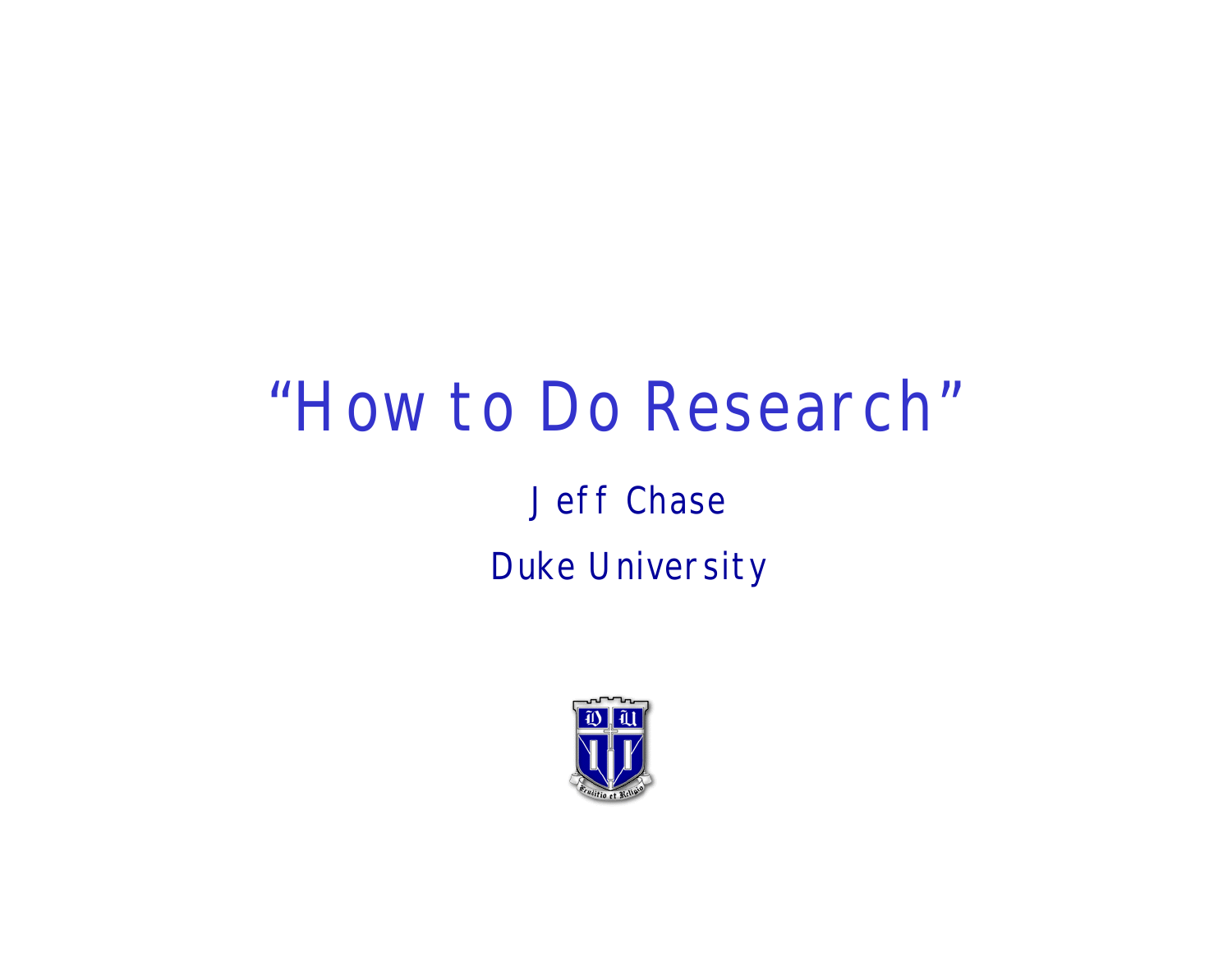## Sadly...

- Nobody can tell you how to do research.
- It is difficult enough just to define what research is, or define how to "separate the wheat from the chaff".
	- "I shall not today attempt further to define the kinds of material I understand to be embraced...but I know it when I see it." - Justice Potter Stewart
- This leads to a process of trial and error.
- It is hard to know if you are making progress or not.
- Known risks: drift and/or discouragement.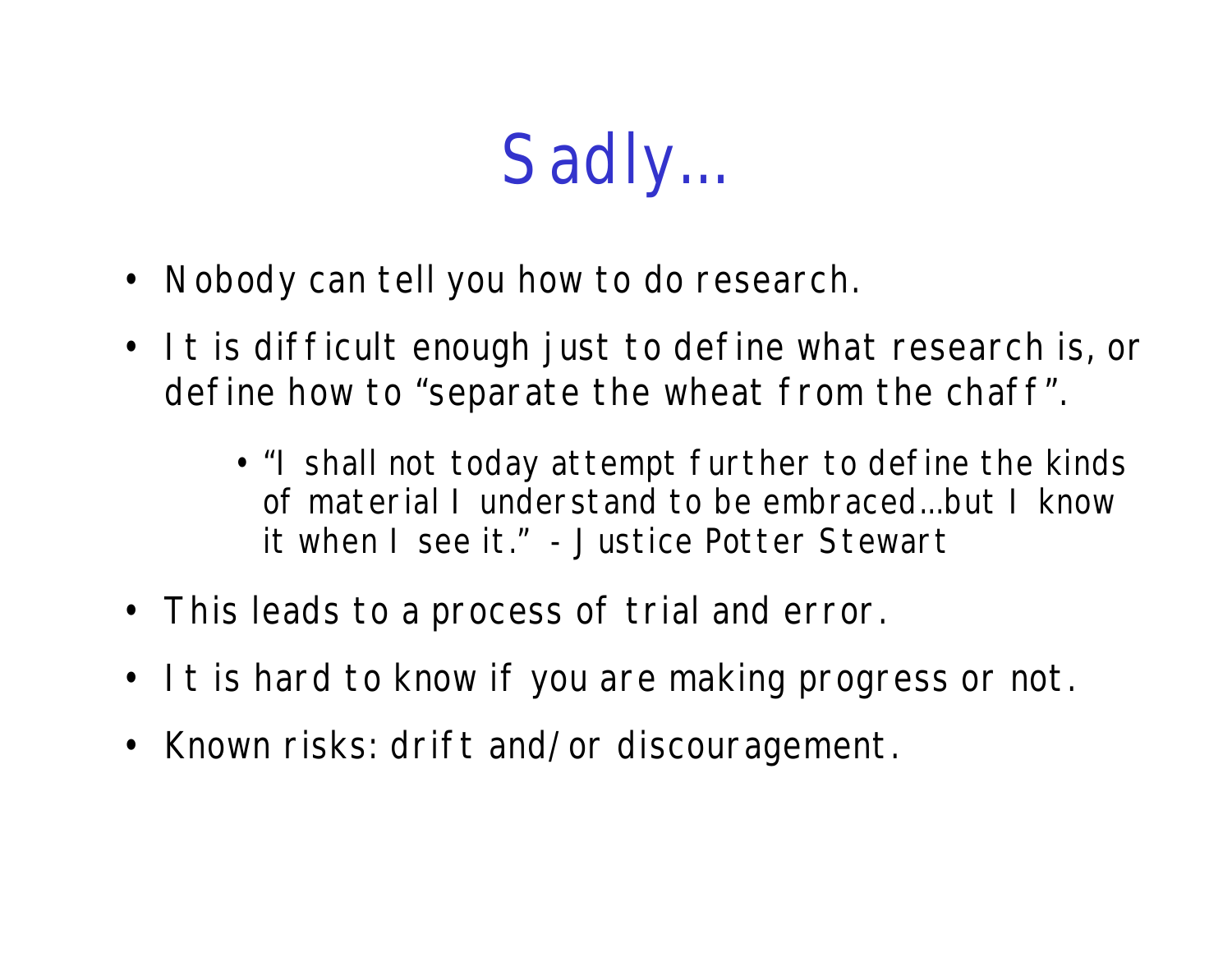# Think big

- "Believe you can change the world." (HP)
- Every problem is an opportunity: what are the important problems? Where is the "low hanging fruit"?
- What has changed? What opportunities exist that did not exist before?
	- To answer this you must know the state of the art, the old dead ends, and the recent breakthroughs.
- Know the vision ("grandma pitch") for every problem you work on.
	- "Concepts of operation" (CONOPS).
	- Own the whole problem.
- Are you a cream skimmer or a bottom feeder?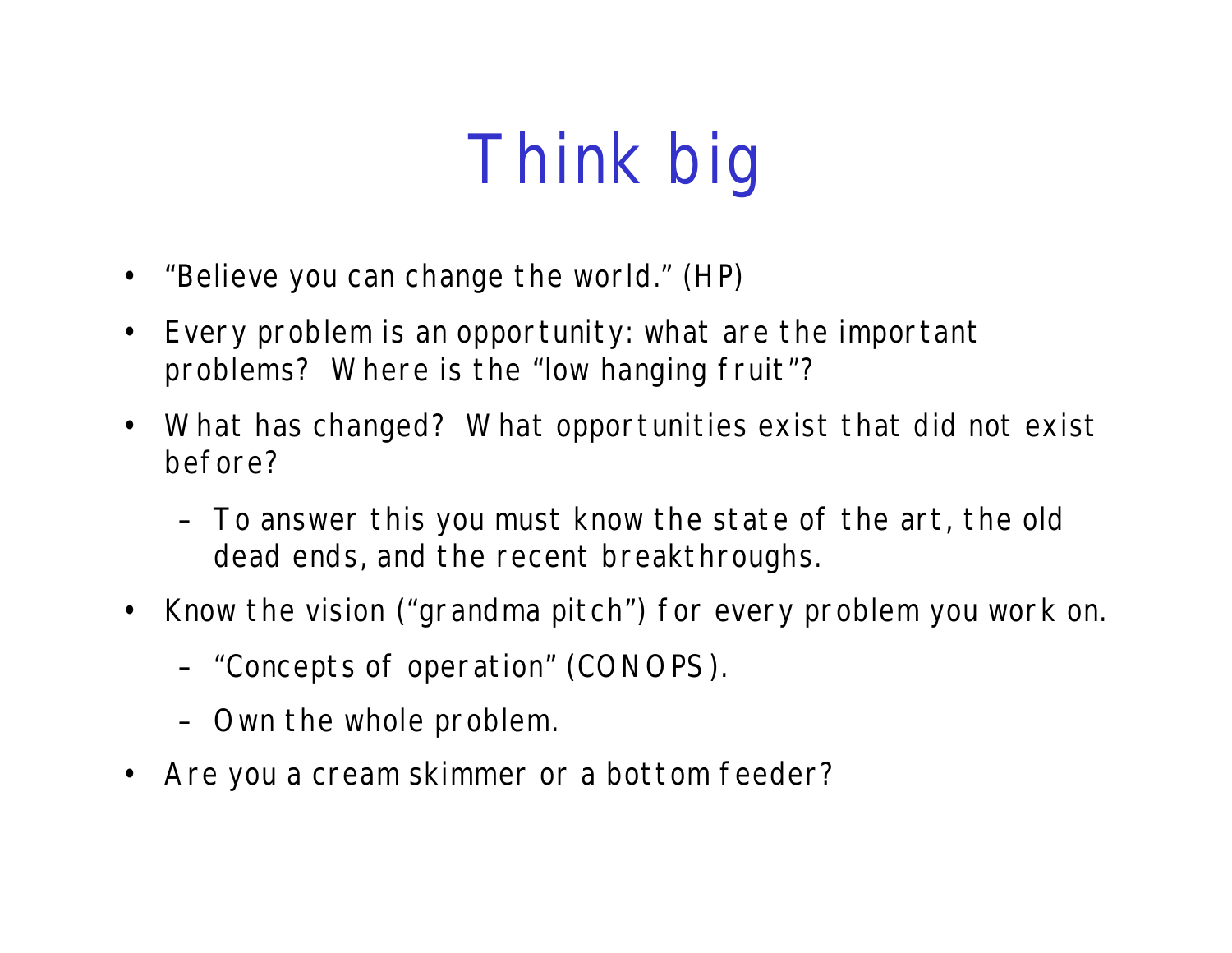### Start small

- You have to start somewhere.
	- Avoid "Ambition paralysis".
- What are the key subproblems? Divide and conquer.
	- Use "wishful thinking" to simplify the larger problem.
	- Identify prerequisites to solving the larger problem.
	- Try "brute force" approaches that are simple but deficient in some way, then refine them.
	- Define interactions/interfaces among subproblems.
- Enumerate the alternatives, then prioritize.
	- Know how each subproblem fits into the larger picture.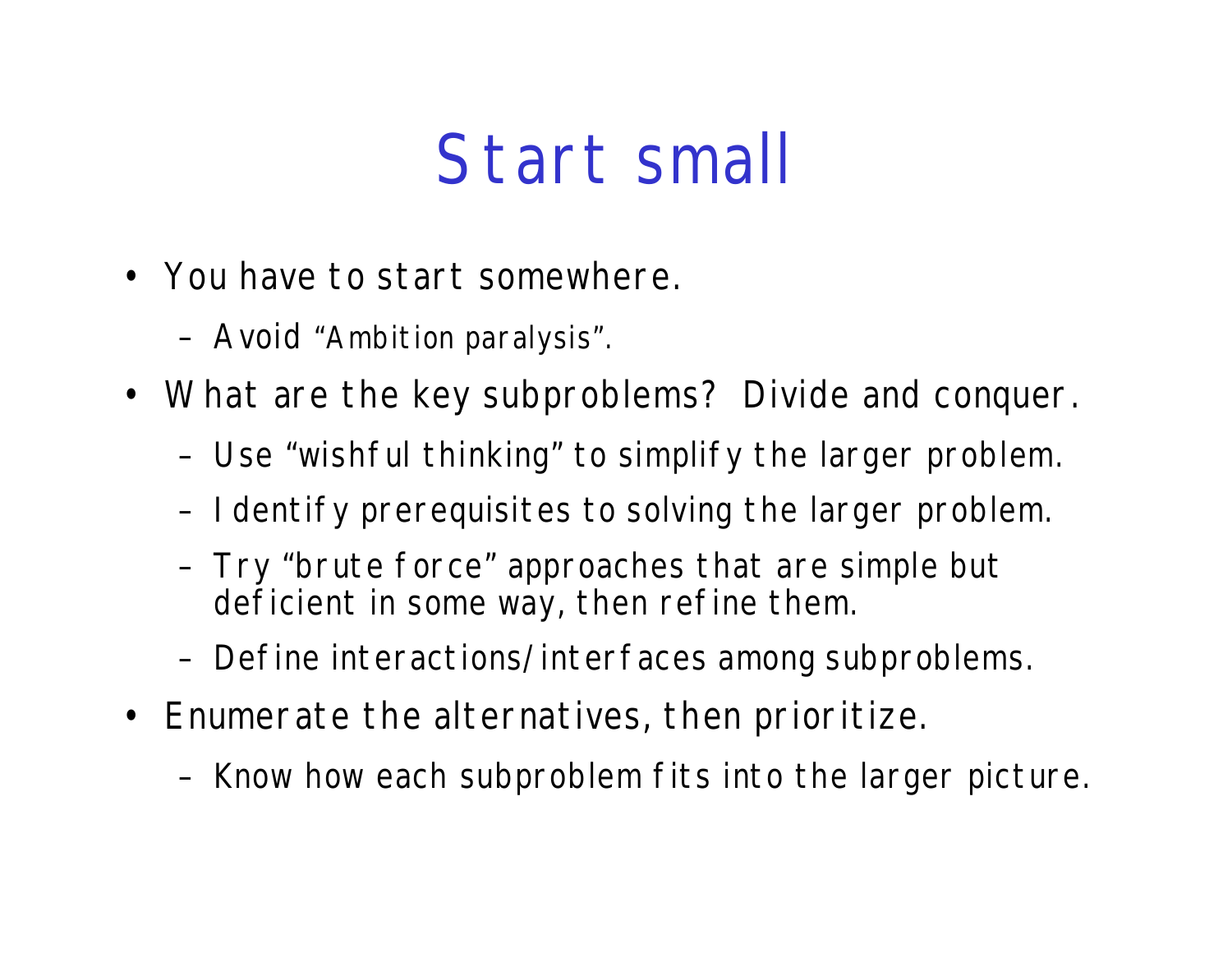## Baby Steps

- "Make a contribution every day." (HP)
- Set goals: "start with the end in mind."
- Plan first, then execute.
- But: there is no such thing as a perfect plan.
- So iterate: plan-execute-assess-refine.
- Avoid paralysis: the execution is really the most important part.
	- "Don't get hung up trying to understand everything at the outset."
	- "The perfect is the enemy of the good."
	- If you get stuck, try another approach, goal, or subproblem.
	- "Incremental development and progressive refinement."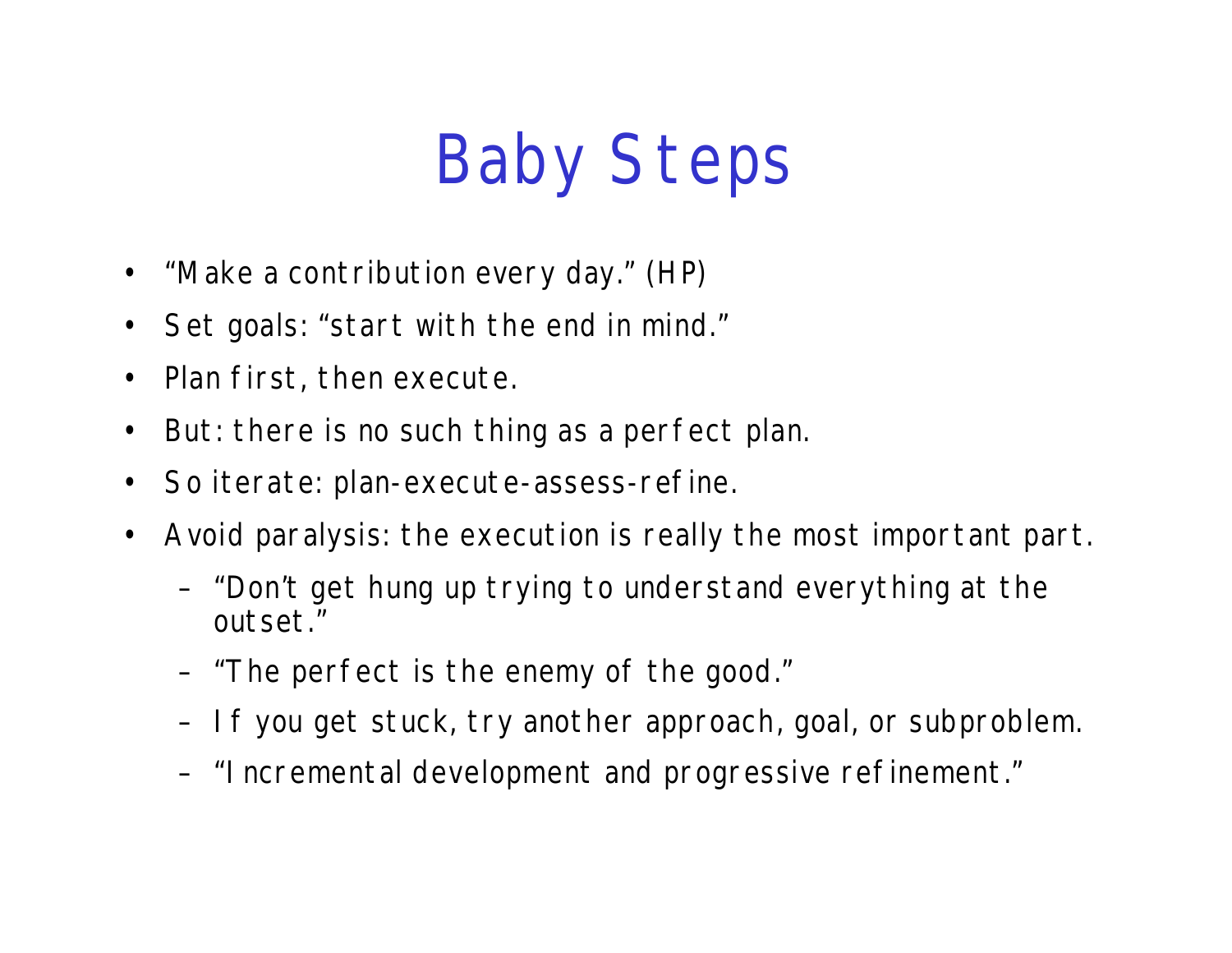## Defining the Problem

- Define the boundaries of your problem carefully.
	- "Nobody will be impressed if you set the bar too low and jump over it. Nobody will be impressed if you set the bar too high and don't jump over it." (Dave Redell)
	- Don't try to "solve the world" or "boil the ocean".
- Once you can define the problem, you are well on your way to solving it.
- To solve the problem, you may have to redefine it.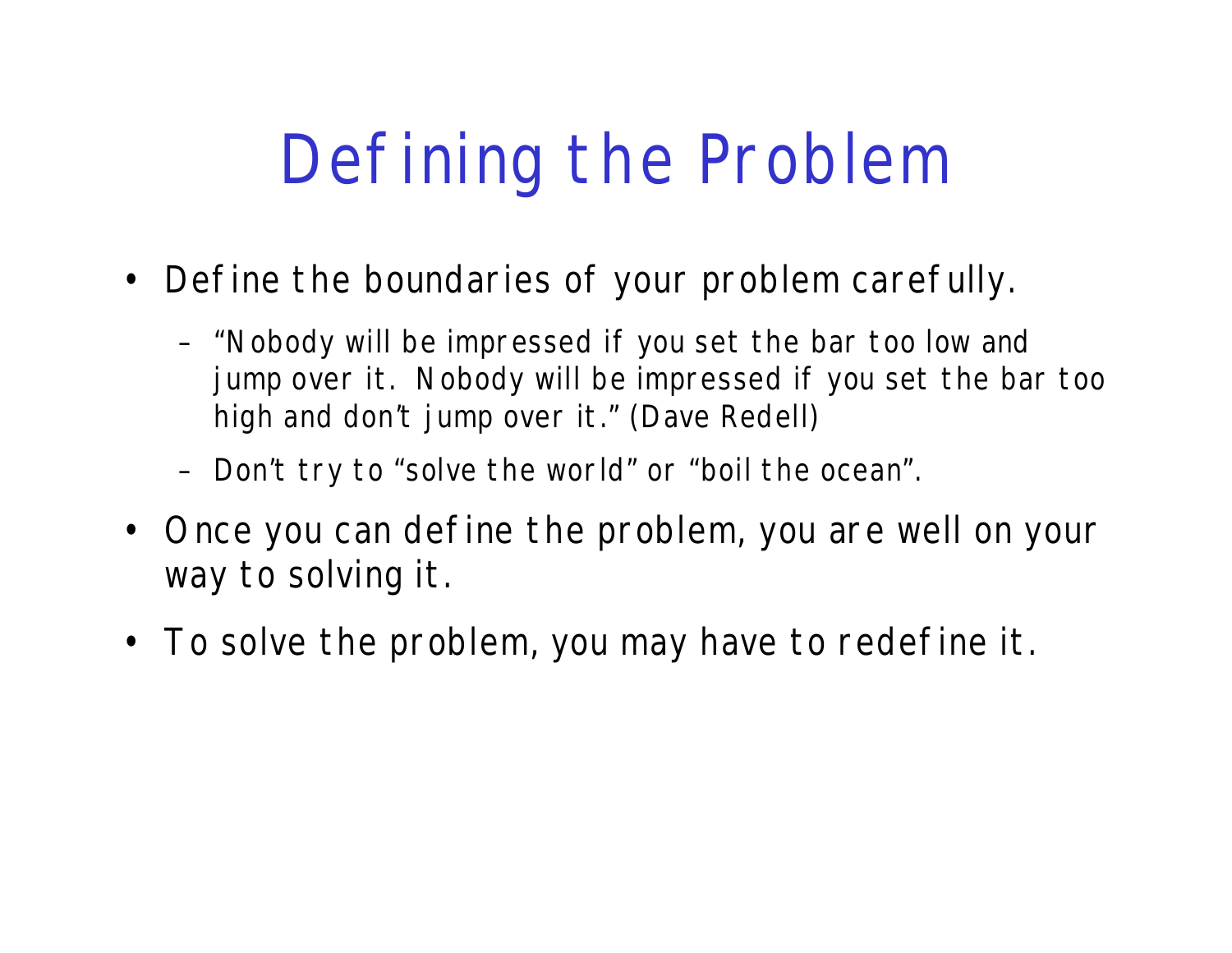# Defining the Solution

- Make the problem concrete.
	- Start with particulars, then generalize.
- Know what makes the problem hard.
	- "Why couldn't you just..."
- I dentify the standard of success.
	- How will you know when you are done?
	- How to distinguish a good solution from a less-good solution?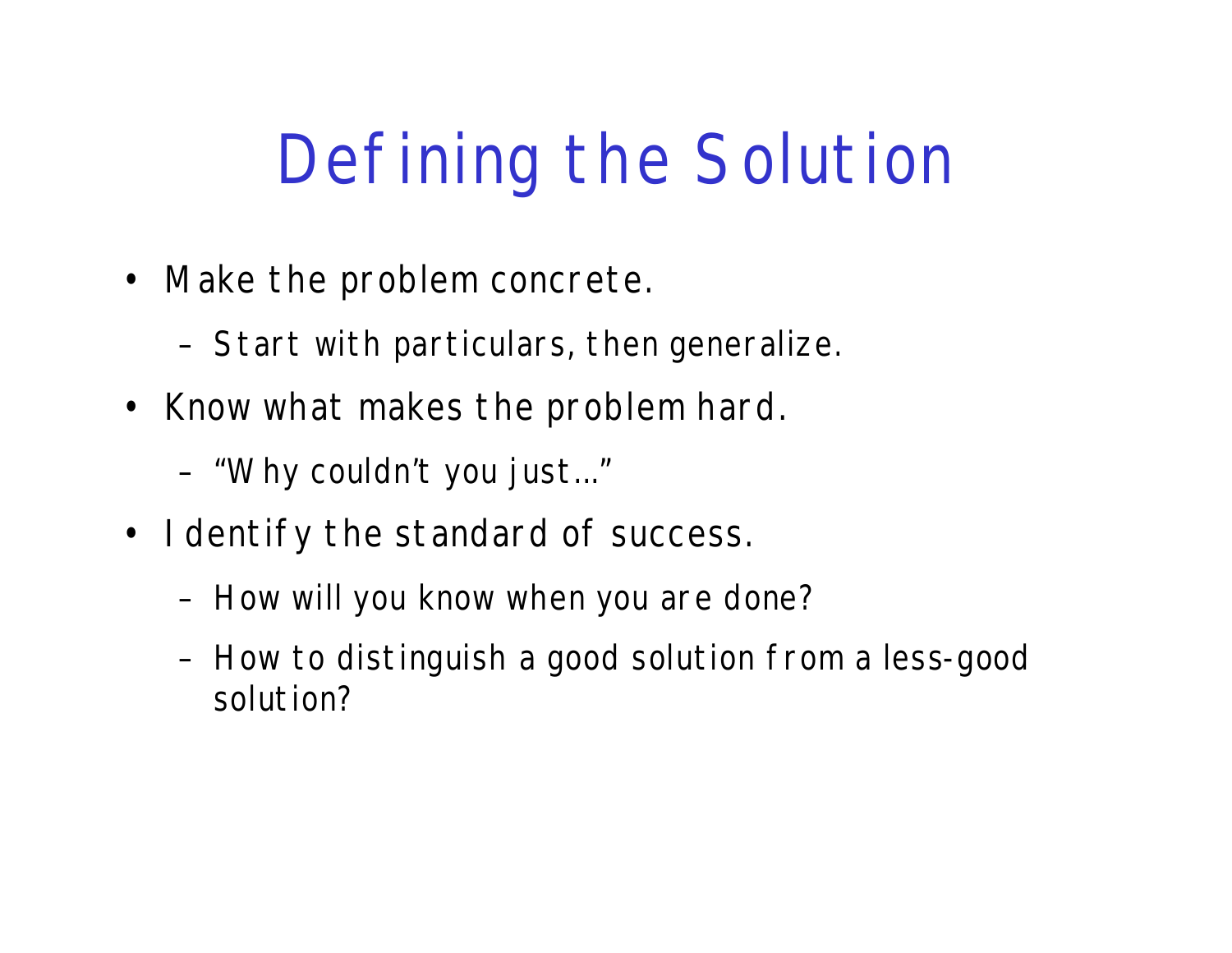### Divide and conquer

- How good a solution do you need for each subproblem? Can you "plug in" a better solution later?
- Strive for the simplest solution to each subproblem, and evaluate the importance of refining it.
	- Avoid the "computer bum" pitfall.
		- Abstraction is a means, not an end.
	- Know what you are doing and why.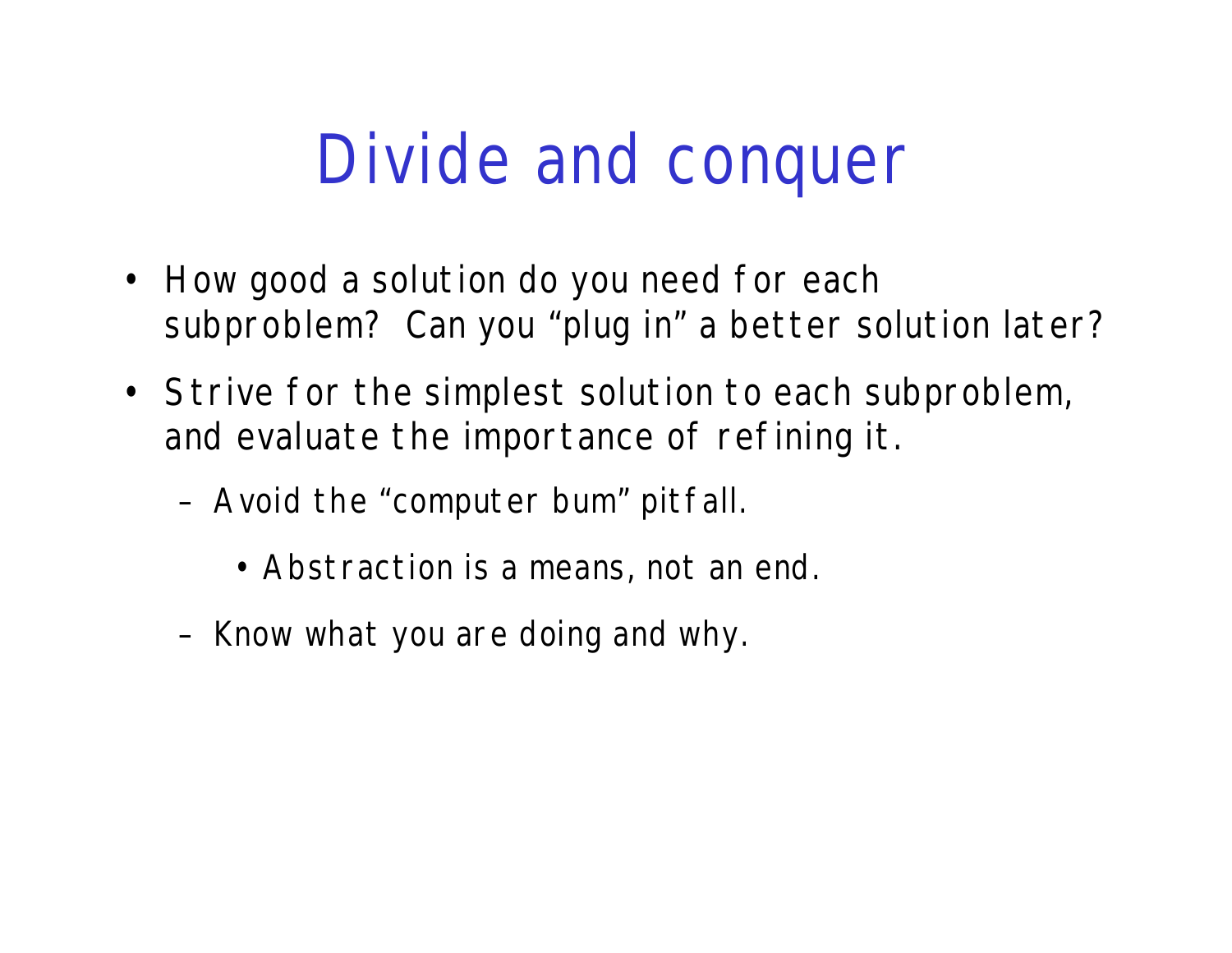#### Assemble the tools

- Think about the appropriate methodology.
	- observe, build-and-measure, simulate, model?
- Don't reinvent the wheel: use tools that are lying around.
- What tools have others used on similar problems?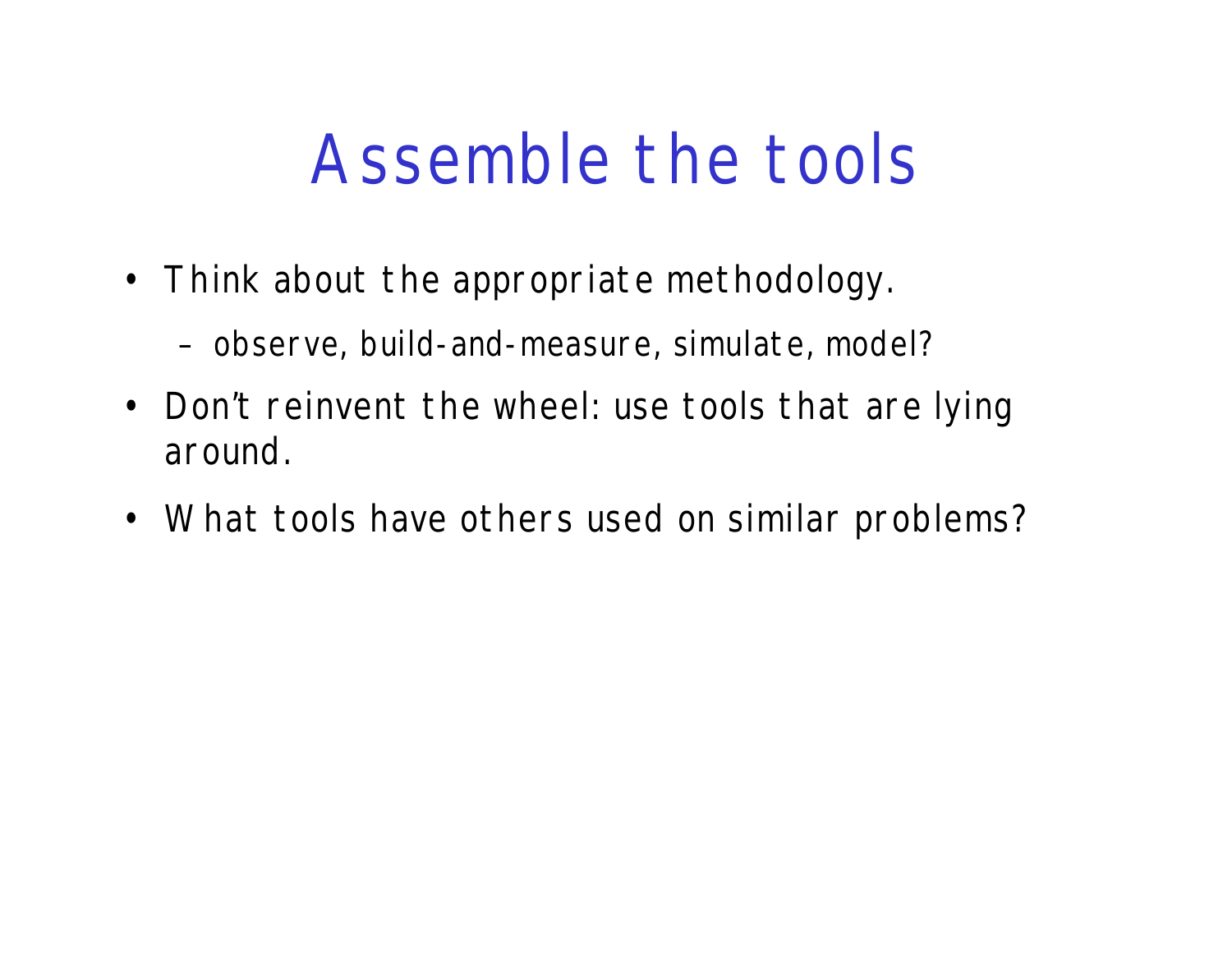#### Communicate

- Generate intermediate outputs.
	- "Stable intermediates" generate "points of accomplishment": success breeds success.
	- "Writing is nature's way of showing us how fuzzy our thinking is."
- Write often to organize your thoughts and "communicate to your future self".
- Stimulate others to think about your problem.
- Ask for assessment of your outputs!
- Listen: good fortune favors the prepared mind.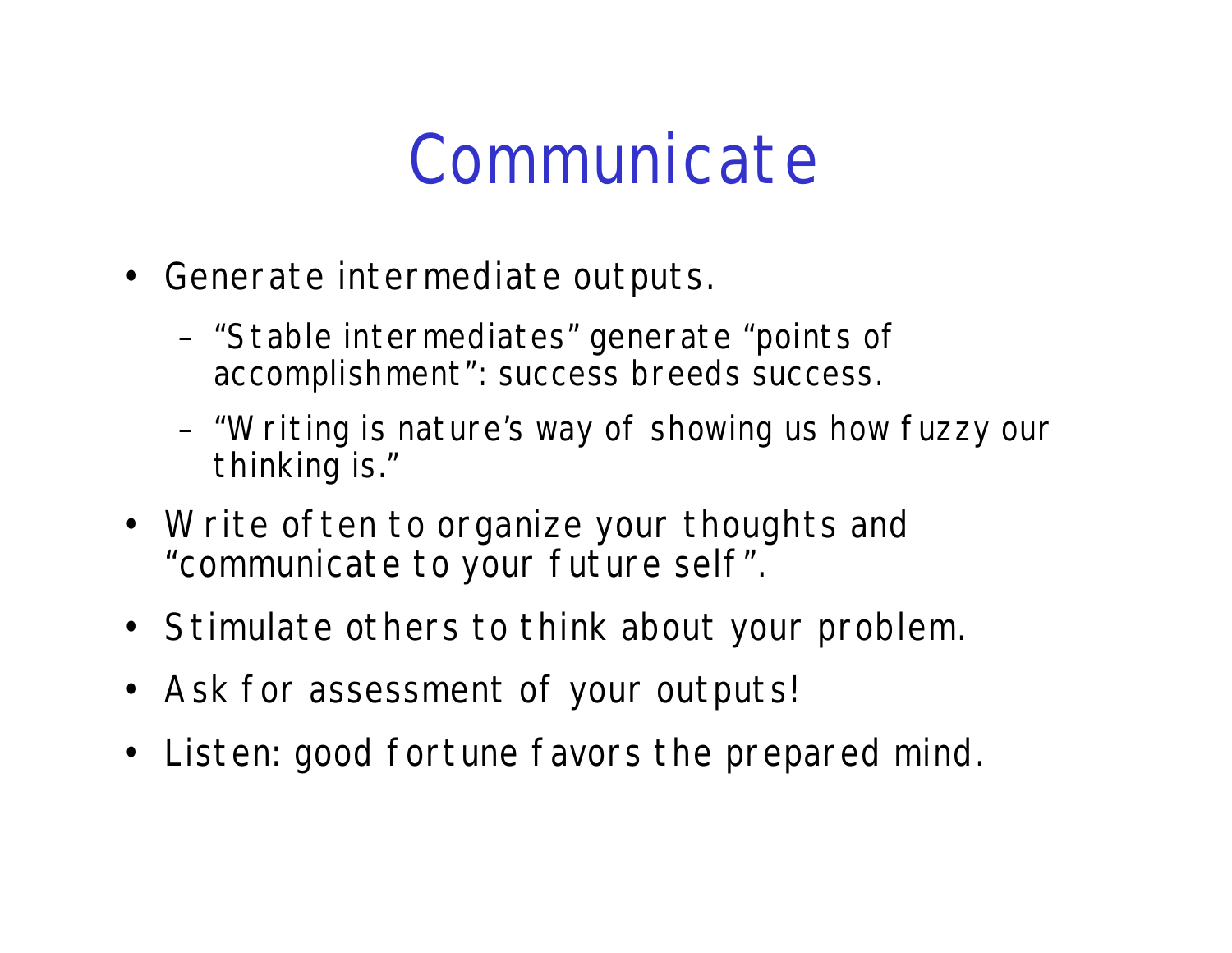### "Stable Intermediates"

- Solved subproblems
- Spin-off problems
- Problem definitions and alternatives
- Taxonomy of previous approaches
- Paths Not Taken
- New Tools and methodologies
- New Metrics
- New data sets